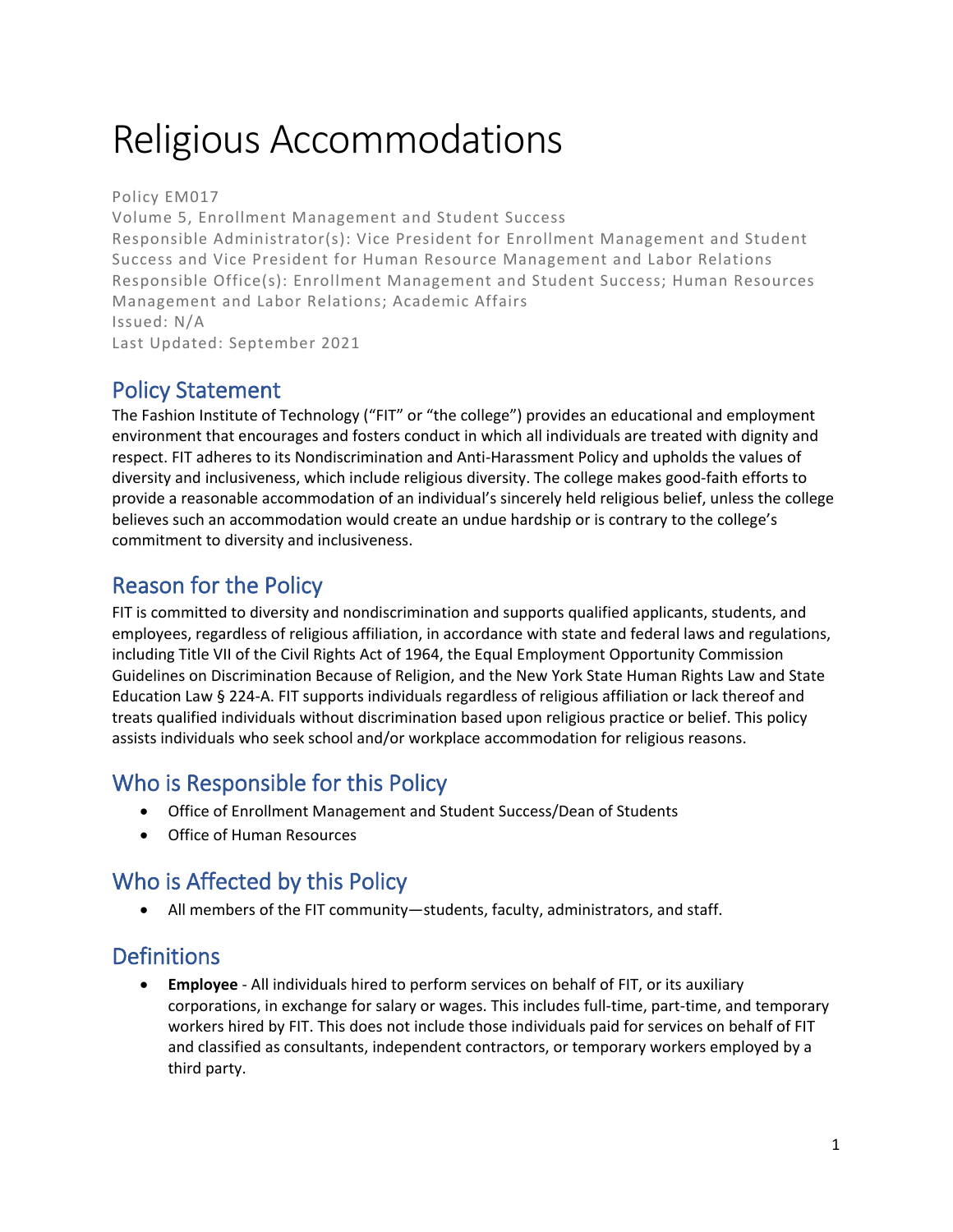- **Essential Function** A fundamental job duty of an employment position for employees or a fundamental system or an academic element of a course or program of study for a student.
- **Good Faith** More than a negligible effort to accommodate the student or employee's request for religious accommodation.
- **Reasonable Accommodation** Any adjustment to the work environment, academic course or program of study, or activity, that enables an employee or student to participate in their sincerely held religious practice or belief without imposing undue hardship on the college. A reasonable religious accommodation may include, but is not limited to, providing leave for religious observances, scheduling changes, job re-assignment, lateral transfer, providing a time and/or place to pray, and/or providing the flexibility to wear religious attire. Other examples of accommodating religious beliefs or practices may include scheduling changes, arranging for alternative time for a course examination, or alternative project assignments.
- **Student** A person registered for, or auditing, credit or non-credit FIT courses, on either a fullor part-time basis. Any registered person is considered a student if they enroll in such courses or programs on a physical campus or site or via distance learning, the internet, or any other means of course-delivery technology.
- **Undue Hardship** An accommodation imposes an undue hardship if it imposes an immoderate financial or administrative burden on the college. This includes, but is not limited to, accommodations that would fundamentally alter the nature or operations of the individual's work or course of study, infringe on the rights of others, or compromise workplace safety. Determination of undue hardship is dependent on the facts of each individual situation.

#### Principles

FIT may provide a religious accommodation based on a person's sincerely held religious belief or practice. In making this determination, the college reviews a variety of factors, including whether the accommodation would create an undue hardship. The accommodation request imposes responsibilities and obligations on both the individual requesting the accommodation and the college. The person requesting the accommodation is obligated to make the Office of Human Resource Management and Labor Relations or the Office of Enrollment Management and Student Success (Dean of Students Office), as applicable, aware of the need for a religious accommodation as far in advance as possible.

#### Responsibilities

- **Human Resource Management and Labor Relations:** 
	- o The Vice President for Human Resource Management and Labor Relations, or their designee, is responsible for decisions regarding religious accommodations for employees as well as general oversight of the guidelines set forth in this policy.
	- o Human Resources is responsible for ensuring requests for religious accommodations are reviewed in a timely manner and that each employee's request is considered respectfully, fairly, and without bias. Human Resources is also responsible for communicating, in a timely manner, the final decision on the accommodation request to both the employee and the employee's supervisor.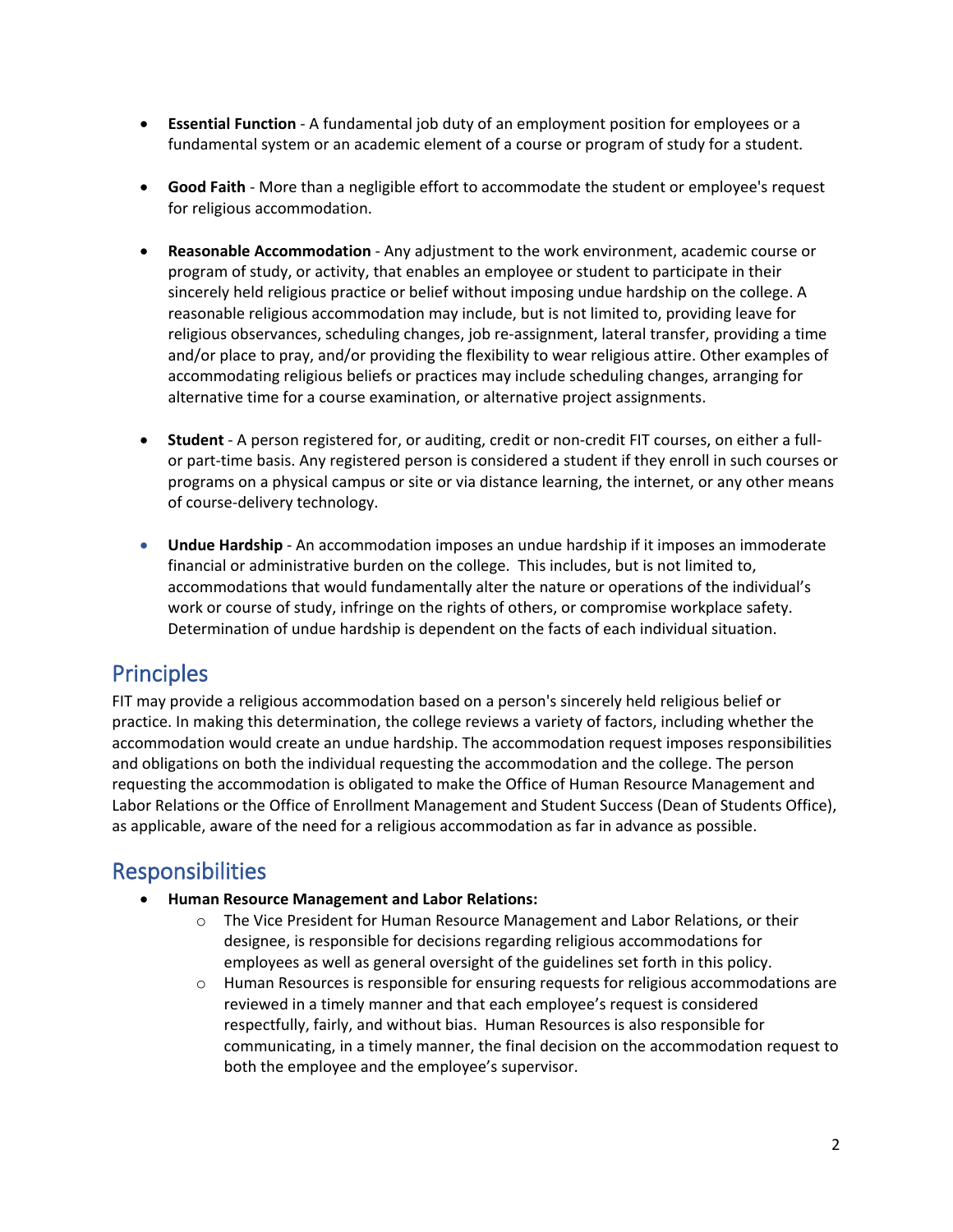- **Enrollment Management and Student Success/Dean of Students:**
	- o The Dean of Students is responsible for serving as a student liaison to Academic Affairs for decisions regarding religious accommodations for students. The Dean of Students also oversees the guidelines set forth in this policy.
	- $\circ$  The Dean of Students will work in tandem with Academic Affairs to ensure faculty know how to address student requests for religious accommodations, implement accommodations granted by the college, and adhere to the principles set forth in this policy.

#### **Procedures**

• **Process for Employee Accommodation**

An employee seeking a religious accommodation must submit a written request for the accommodation, as far in advance as possible, through the [HR Solutions Center.](https://app.smartsheet.com/b/form/51466cf793144994847961c6aca6ea6b) The written request should state (1) how the employee's religious belief or practice conflicts with the employee's job duties or administrative requirement(s); (2) the employee's requested accommodation; and (3) how the requested accommodation will resolve the conflict between the religious belief or practice and job duty/responsibility.

Human Resources will review the request, considering whether a work conflict exists and whether a religious accommodation is available, and will ensure the accommodation does not conflict with the Collective Bargaining Agreement or other college policies. Human Resources may request to meet with the employee making the request if further information or clarification is needed to assess available options. Human Resources and will also communicate with the Department Supervisor to help determine appropriate accommodations.

In all cases, the Vice President for Human Resources and Labor Relations, or their designee, will make a final determination as to the granting of a religious accommodation requested by an employee. Human Resources will notify the supervisor and employee of the accommodation decision.

#### • **Process for Student Accommodation**

Student requests for religious accommodations must be in writing. The written request should state (1) how the student's religious belief or practice conflicts with the academic or administrative requirement(s) at issue; (2) the student's requested accommodation; and (3) how the requested accommodation will resolve the conflict between the religious belief or practice and the academic and/or administrative requirement(s). Student requests for religious accommodations should be sent directly to the instructor of the course for which the accommodation is requested, or to Dean of Students Office if the student is seeking an accommodation for an administrative requirement.

It is the obligation of the student to provide the instructor or Dean of Students Office, as may be applicable, with notice of the dates of religious observances on which they will be absent, or when an accommodation will be needed, as far in advance as possible.

Once a request is made, and in consultation with the student, the instructor or Dean of Students Office will explore reasonable accommodation options considering the specific request made and the impacted academic or administrative requirement.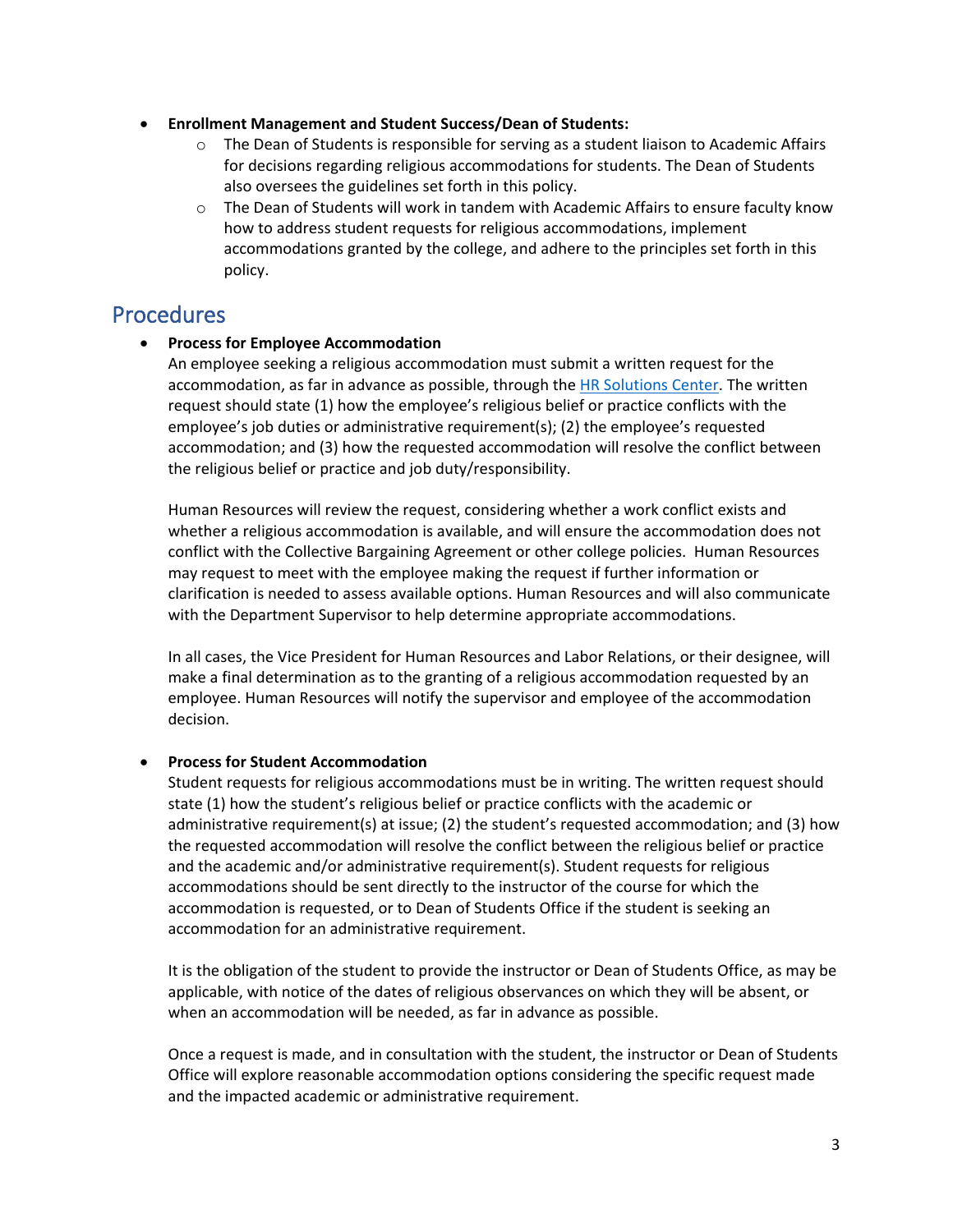Instructors who have questions or concerns about a student's request for a religious accommodation should consult the department chair or academic dean's office. *An instructor may not unilaterally deny a request for a religious accommodation without first consulting their department chair or academic dean's office.*

Students who expect to miss classes, examinations, or other assignments because of their religious belief or practice shall be provided with a reasonable alternative opportunity to complete such academic responsibilities. A student who is absent from school because of their religious beliefs or practice will be afforded an opportunity to make up any examination, study, or work requirements, which they may have missed because of such absence.

If a student's request for religious accommodation involves an alternative examination time or date, make-up examinations must be comparable, in terms of format and difficulty, to the examinations given to the remainder of the class.

If a student's course registration day and time conflict with a sincerely held religious belief, the opportunity to register shall be made available on an alternate day and time, where it is possible and practical to do so.

While the college will consider all student accommodation requests, it cannot guarantee that all accommodations requests will be granted or that a student's *preferred* accommodation request will be possible. Both the college and the student requesting the accommodation will work together, in cooperative dialogue, to determine appropriate accommodation options.

Should an accommodation be required outside of the academic classroom, for example in a Residence Hall, requests may be made in writing to the Dean of Students at dean of students@fitnyc.edu.

#### Violations

Individuals who believe that there is an alleged violation of this policy, who disagree with a determination regarding their reasonable religious accommodation request, who believe they may have been treated in a discriminatory manner, or who are experiencing possible harassment should contact the Title IX Coordinator/Affirmative Action Officer.

Complaints will be investigated in accordance with the procedure contained in the college's Nondiscrimination and Anti-harassment policy. An individual who files a complaint or participates in an investigation will be protected against retaliation. Complaints will be kept confidential to the extent possible.

#### Related Policies

• [Nondiscrimination and Anti-Harassment](http://www.fitnyc.edu/policies/college/nondiscrimination.php)

#### Related Documents

- [Collective Bargaining Agreement](http://www.fitnyc.edu/hr/current-employees/collective-bargaining-agreement.php)
- [Employee Policy Manual](http://www.fitnyc.edu/hr/current-employees/employee-policy-manual.php)